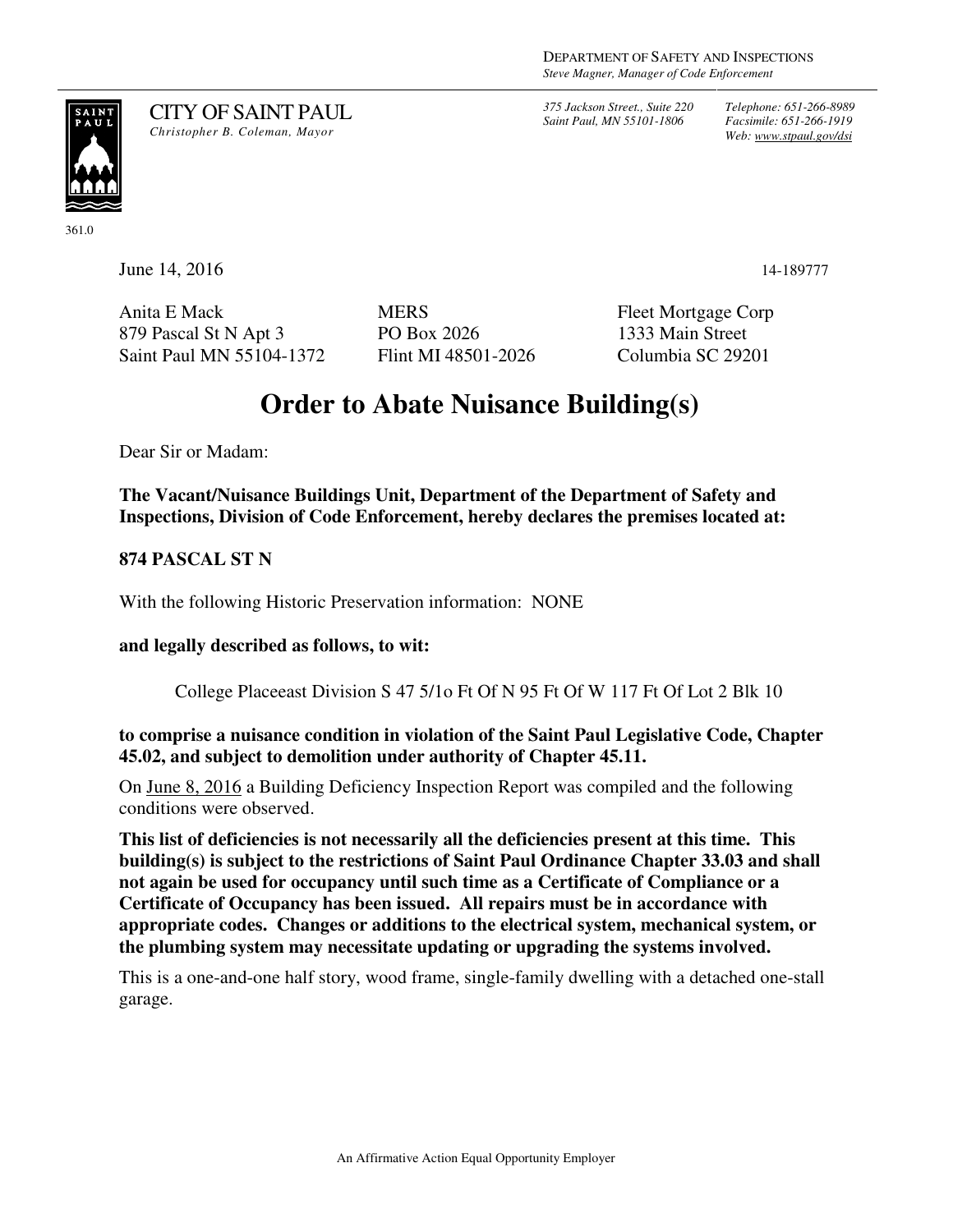June 14, 2016 874 PASCAL ST N Page 2

## **Exterior**

- Peeling paint on framing and trim.
- Rotted wood on framing and trim.
- Severe damage to shingles/roof covering.
- Windows are broken and/or boarded.
- Window screens are missing and/or torn.
- Siding is damaged.
- Down spouts and gutters are inoperable.
- Chimney is in a dilapidated state.
- Foundation is cracked.
- Garage is in a dilapidated state.

As owner, agent or responsible party, you are hereby notified that if these deficiencies and the resulting nuisance condition is not corrected by **June 14, 2016** the Department of Safety and Inspections, Division of Code Enforcement, will begin a substantial abatement process to demolish and remove the building(s). The costs of this action, including administrative costs and demolition costs will be assessed against the property taxes as a special assessment in accordance with law.

As first remedial action, a Code Compliance Inspection Report must be obtained from the Building Inspection and Design Section, 375 Jackson Street, Suite 220, (651) 266-8989. This inspection will identify specific defects, necessary repairs and legal requirements to correct this nuisance condition. You may also be required to post a five thousand dollar (\$5,000.00) performance bond with the Department of Safety and Inspections before any permits are issued, except for a demolition permit. Call the Department of Safety and Inspections for more information at 651-266-8989.

If this building is located in a historic district or site (noted on page 1, above, just below the property address) then you must contact Heritage Preservation (HPC) staff to discuss your proposal for the repairs required by this order and compliance with preservation guidelines. Copies of the guidelines and design review application and forms are available from the Department of Safety and Inspections web site (see letterhead) and from the HPC staff. No permits will be issued without HPC review and approval. HPC staff also can be reached by calling 651-266-9078.

As an owner or responsible party, you are required by law to provide full and complete disclosure of this "Order to Abate" to all interested parties, all present or subsequent renters and any subsequent owners. The property shall not be sold, transferred or conveyed in any manner until the Nuisance Conditions have been abated and the Certificate of Code Compliance or Certificate of Occupancy has been issued.

The Enforcement Officer is required by law to post a placard on this property which declares it to be a "nuisance condition", subject to demolition and removal by the City. This placard shall